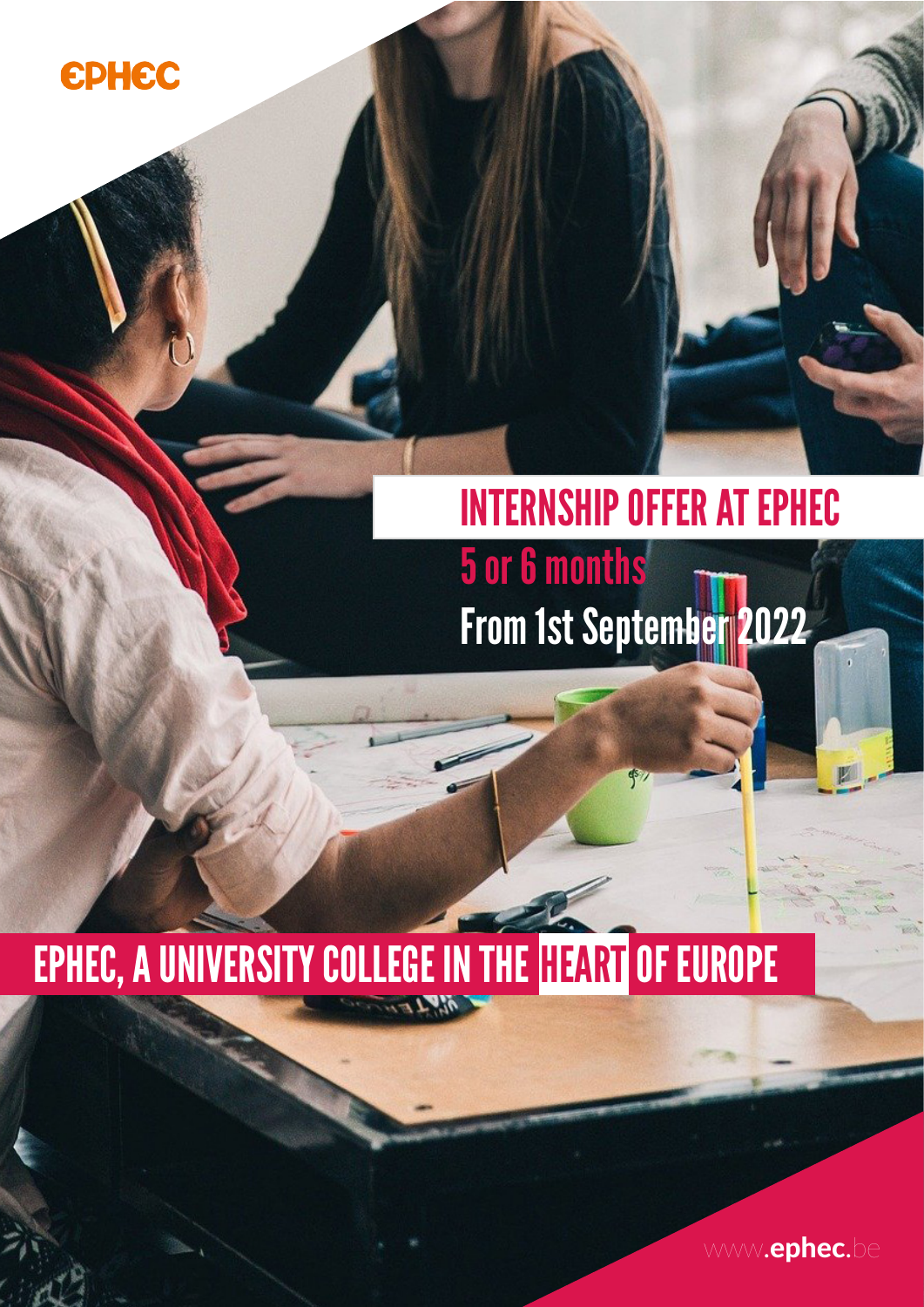

## Position : Communication and event management for the Center for International Relations

SEMESTER 2022-23 The EPHEC Center for International Relations' mission is to promote, manage and develop the international dimension & activities of our institution.

HAUTE ECOLE EPHEC UNIVERSITY COLLEGE Erasmus+ Institutional Code: B BRUXEL 82 Avenue Konrad Adenauer 3 – 1200 BRUSSELS - BELGIUM

**Employer** 

# **Presentation**

EPHEC counts +/- 5000 full-time students and some 350 staff members and offers 9 FULL-TIME PROFESSIONAL BACHELOR DEGREES in the fields of Business, IT and Technology. We are operating on 3 campuses in Brussels and 1 in Louvain-la-Neuve (30 km south). The intern will be working at our International Relations Office on our main BRUSSELS campus (Woluwé-Saint-Lambert – Brussels District 1200).

https://www.ephec.be/international/presentation

Website

# Contact person

Working hours

Mr SIMONIS, Incoming Mobility Officer f.simonis@ephec.be

### 01/09/2022 --> 15/01/2023

Slightly diverging dates can be discussed if appropriate

# Period of the internship

Regular office hours : Approx. 7 h/day - 5 days/week From 8.30 AM to 4.30 PM with a lunchtime break Occasional diverging schedules connected with special activities

The internship will consist of different missions of:

Communication and event management related to the management of our incoming mobility and the organization of the International Days.

# Job description

The main tasks will include :

Support for the organization of the International Days